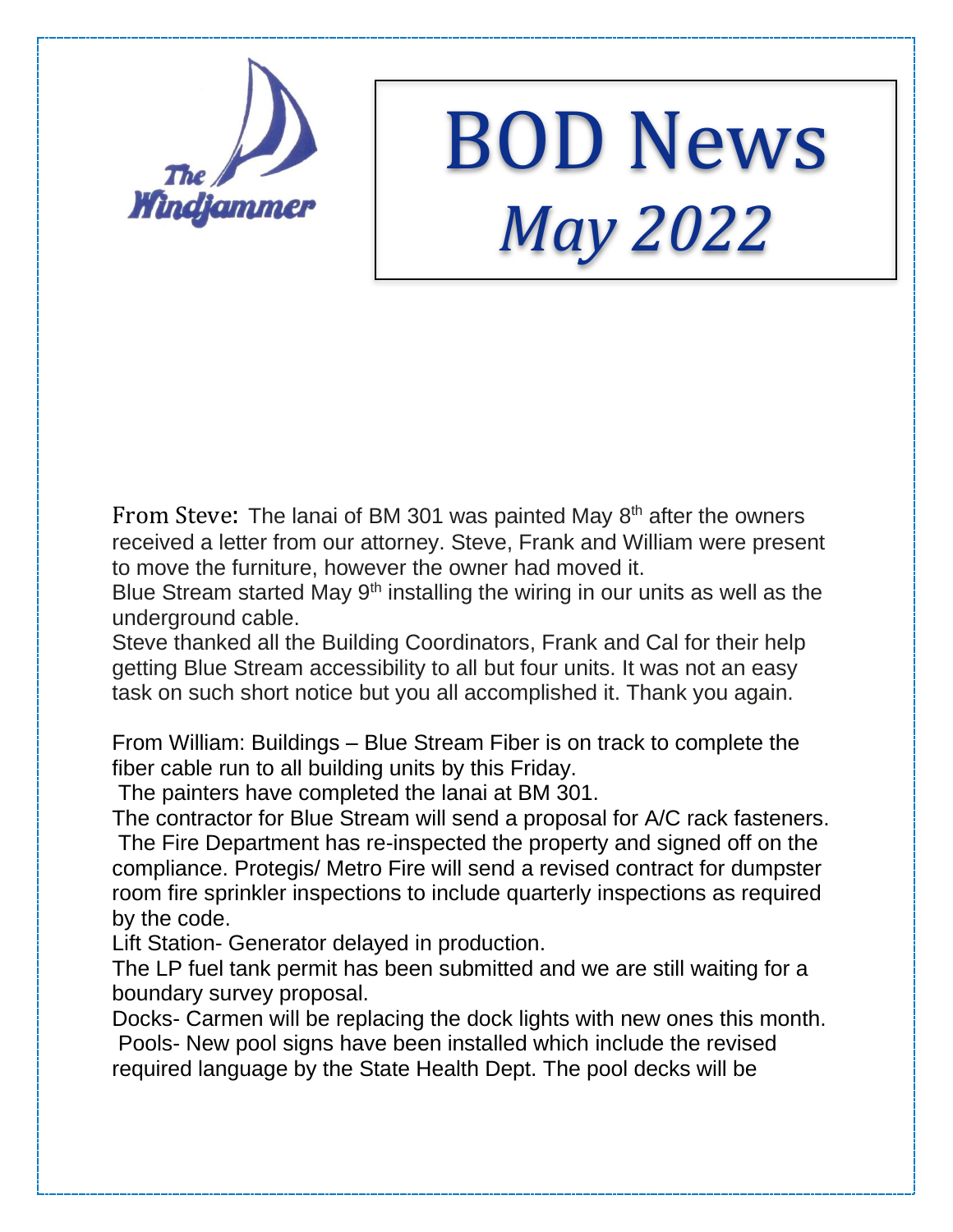resealed this summer after the warranty repairs are completed at the British Merchant pool

Grounds/Landscaping Committee: The committee accepted the resignation of Carol LeBreck . Carol was one of the original members of the committee when the Board voted to approve the Grounds/Landscaping Committee. We want to thank her for all her knowledge, support and time she shared over the past several years. The committee is working on the WP plan. Currently waiting for another quote on that plan and on tree trimming. Fall projects are being worked on including mulching the front of our buildings in November/December.

Social Committee: First Friday is June 3<sup>rd</sup> hosted by Paula Holladay and Tish Bruno. More information to follow.

## Owner Reminders**:**

Family and Resident guest's names need to be summitted prior to their arrival to the office as per our Rules and Regulations. We have had folks staying in units and neither William or the Building Coordinator were notified. They maybe questioned as to who gave them permission to be in a unit. With recent incidents at the complex residents have been asked to pay attention to folks they don't recognize.

As owners get ready to head north be sure your water is off, AC has had a maintenance check and the office has a key for your unit. Cars left on property must be in your **deeded space** and a key left in case it needs to be moved.

As hurricane season is approaching if your shutters are not closed be sure someone has agreed to do it if a storm is forecasted.

Our pet regulation allows one 20-pound dog in a unit at a time. I have been informed that owners have witness visitors bringing a large dog into a unit after dark!!! The pet walking area is the premier of the grounds. Dogs should not be using the mulched or grass areas in front of the buildings. The Dog Walking map is on the website or in the laundry rooms.

As a reminder the minutes of the Board Meetings are on our website. Building coordinators please post in the Laundry Room.

Mary Lou and the BOD